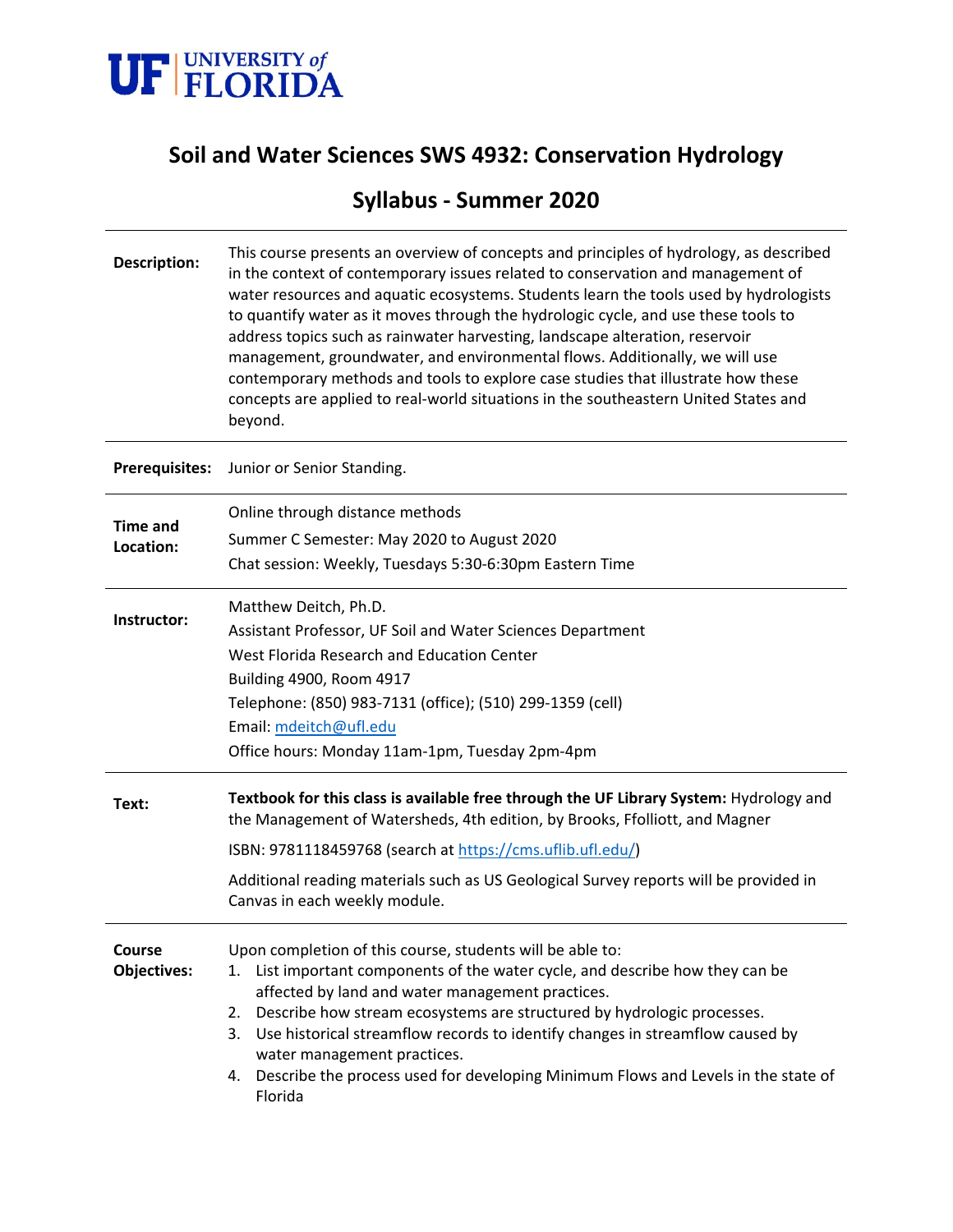## **Soil and Water Sciences SWS 4932: Conservation Hydrology Syllabus, Summer 2020 (page 2)**

**Weekly topics:**

| Weekly          | <b>Date</b>   | <b>Topic</b>                                                                | <b>Assignment</b>     | <b>Due</b> |  |  |  |
|-----------------|---------------|-----------------------------------------------------------------------------|-----------------------|------------|--|--|--|
| <b>Module</b>   |               |                                                                             |                       |            |  |  |  |
| $\mathbf{1}$    | <b>May 12</b> | Watersheds: an introduction; water resources and                            | Activity Set 1; Ch 1  |            |  |  |  |
|                 |               | conservation; delineating watersheds                                        |                       |            |  |  |  |
| $\overline{2}$  | May 19        | Units of measure; the hydrologic cycle, water balance;                      | Activity Set 2; Ch 2  | AS1 (5pm)  |  |  |  |
|                 |               | (rainwater harvesting), watersheds as hydrologic units                      |                       |            |  |  |  |
| 3               | <b>May 26</b> | Rainfall frequency and planning; Streams, part 1: data                      | Activity Set 3; Ch 3, | AS2 (5pm)  |  |  |  |
|                 |               | and analysis (sources, trends, etc.)                                        | 4                     |            |  |  |  |
| $\overline{4}$  | June 2        | Streams and data part 2                                                     | Activity Set 4; Ch 5, | AS3 (5pm)  |  |  |  |
|                 |               |                                                                             | 6                     |            |  |  |  |
| 5               | June 9        | <b>EXAM 1;</b> Water management: dams and IHA; Term                         | Activity Set 5; Ch    | AS4 (5pm)  |  |  |  |
|                 |               | project explanation                                                         | 9                     |            |  |  |  |
| 6               | June 16       | Predicting peak flows; Physical stream processes                            | <b>Activity Set 6</b> | AS5 (5pm)  |  |  |  |
|                 | June 23       | No Module or Tuesday chat this week - Summer Break                          |                       |            |  |  |  |
| 7               | June 30       | Virtual field trip: Big Coldwater Creek, Blackwater River                   | Activity Set 7;       | AS6 (5pm)  |  |  |  |
|                 |               | <b>State Forest</b>                                                         | supplemental          |            |  |  |  |
| 8               | July 7        | Groundwater and contemporary groundwater issues                             | <b>Activity Set 8</b> | AS7 (5pm)  |  |  |  |
| 9               | July 14       | EXAM 2; Urban hydrology, green infrastructure, and                          | <b>Activity Set 9</b> | AS8 (5pm)  |  |  |  |
|                 |               | <b>SWMM</b>                                                                 |                       |            |  |  |  |
| 10              | July 21       | Stream ecology; evaluating needs of a river and                             | Activity Set 10       | AS9 (5pm)  |  |  |  |
|                 |               | Minimum Flows and Levels; Lakes and wetlands                                |                       |            |  |  |  |
| 11              | July 28       | Bays, Estuaries, and coastlines; virtual field trip: Indian                 |                       | AS10 (5pm) |  |  |  |
|                 |               | Bayou, Santa Rosa County                                                    |                       |            |  |  |  |
| 12              | Aug. 3        | Last week of classes; Term Project Presentations (date to                   |                       |            |  |  |  |
|                 |               | be determined)                                                              |                       |            |  |  |  |
| <b>August 7</b> |               | Final Project and Report due (grades from instructor due Monday, August 10) |                       |            |  |  |  |

#### **Course evaluation**

Online Course Evaluation Process Student assessment of instruction is an important part of efforts to improve teaching and learning. At the end of the semester, students will have the opportunity to provide feedback on the quality of instruction in this course using a standard set of university and college criteria. These evaluations are conducted online at GatorEvals. Evaluations are typically open for students to complete during the last two or three weeks of the semester; students will be notified of the specific times when they are open. It is expected that you will contribute your feedback for this course and the others in which you are enrolled this term. Summary results of these assessments are available to students at GatorEvals [\(https://gatorevals.aa.ufl.edu/\)](https://gatorevals.aa.ufl.edu/).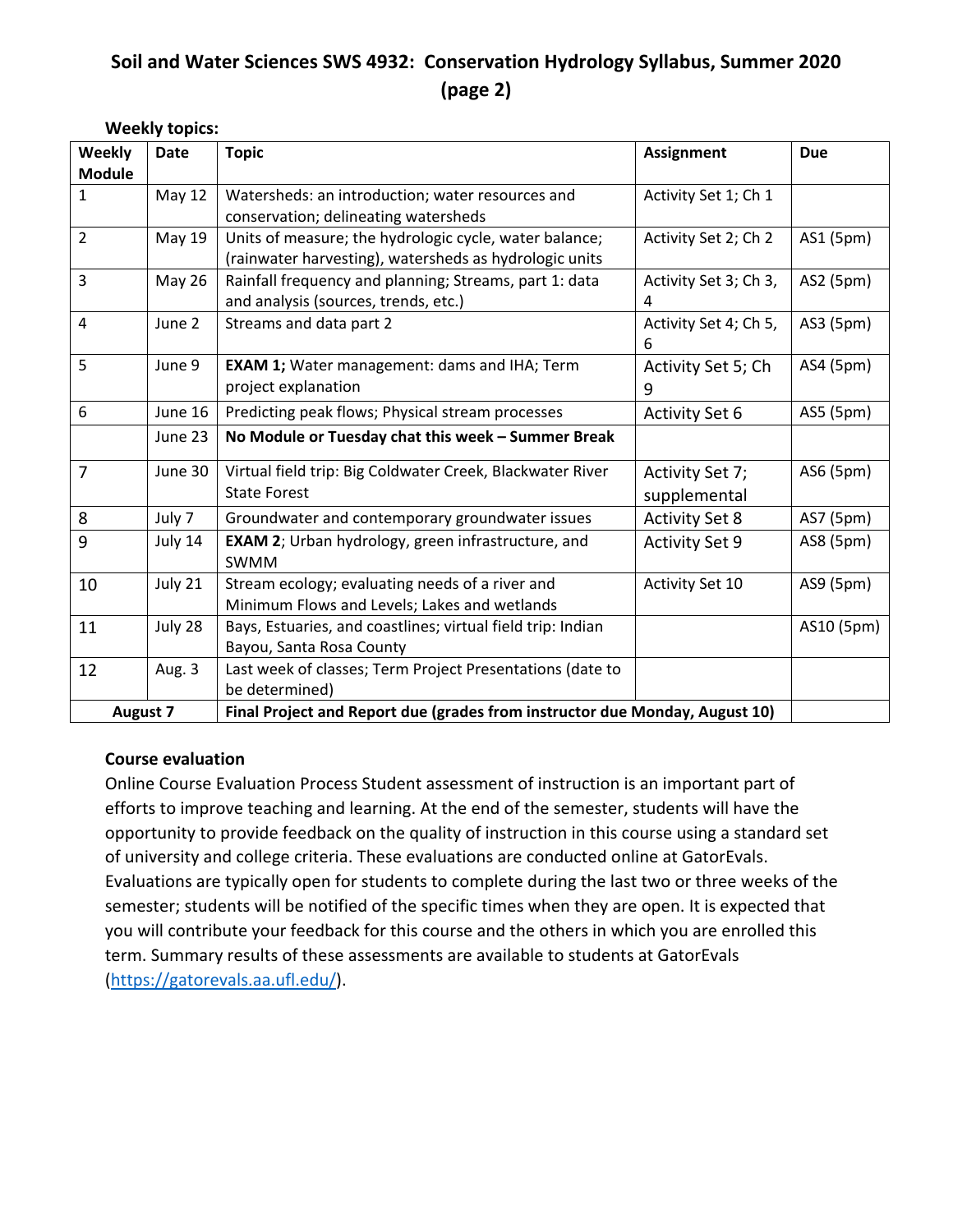## **Soil and Water Sciences SWS 4932: Conservation Hydrology Syllabus, Summer 2020 (page 3)**

#### **Student Evaluation Methods (500 points total):**

Student grades will be determined based on student performance in the following categories:

| <b>Weekly Activity Sets (10)</b>       | 40% of grade | (20 points each) |
|----------------------------------------|--------------|------------------|
| Exams (2)                              | 32% of grade | (80 points each) |
| Final project: presentation and report | 24% of grade | (60 points each) |
| Participation/attendance               | 4% of grade  | $(20$ points)    |

**Weekly Activity Sets:** At the conclusion of each class session (weeks 1-10), students will be assigned an Activity Set related to the topic discussed. Activity Sets will appear on Canvas in weekly modules and will be submitted via Canvas **by the beginning of the following Tuesday chat session.**

**Exams:** Occurring twice during the semester, exams will consist of short analyses of data sets, short answer questions, and/or brief essays based on reading assignments, lectures, and exercises. Exams will occur during class time.

**Final project:** Students will work individually or in groups of two to conduct a hydrologic study related to a topic of their choice. The hydrologic study will consist of components as discussed in class, and may include collecting new data or using historical data. Students will present a summary of their hydrologic study online through DE methods; it will be accompanied by a Project Report. Expectations regarding the components of the hydrologic study, presentation, and report will be shared via handout and discussed in class after the first exam. The final project report is due August 7.

**Participation/attendance:** Students are expected to view all instruction materials in each weekly Module in Canvas, including online lecture materials, interviews, and field lab sessions as appropriate. Students are also expected to participate in online discussions. We will also hold one-hour chat sessions each week on Tuesdays. Chats provide the opportunity to reinforce class lessons with real-world examples and discuss data and problem sets in more detail. Additional information about class attendance at UF can be found at:

<https://catalog.ufl.edu/ugrad/current/regulations/info/attendance.aspx>

#### **Grades will be scored as follows:**

| Course Grade | >93 | 90-92.99 | 87-89.99 83-86.99 | 80-82.99  |      |   | 77-79.99 73-76.99 70-72.99 67-69.99 |      | 63-66.99 | 60-62.99 | $60$ |
|--------------|-----|----------|-------------------|-----------|------|---|-------------------------------------|------|----------|----------|------|
| Letter Grade |     |          |                   | <b>B-</b> |      |   |                                     |      |          |          |      |
| Grade Point  |     | 3.67     | 3.33              | 2.67      | 2.33 | ∸ | .67ء                                | . 33 |          | 0.67     |      |

A full explanation of UF grading policies can be found at: <https://catalog.ufl.edu/ugrad/current/regulations/info/grades.aspx>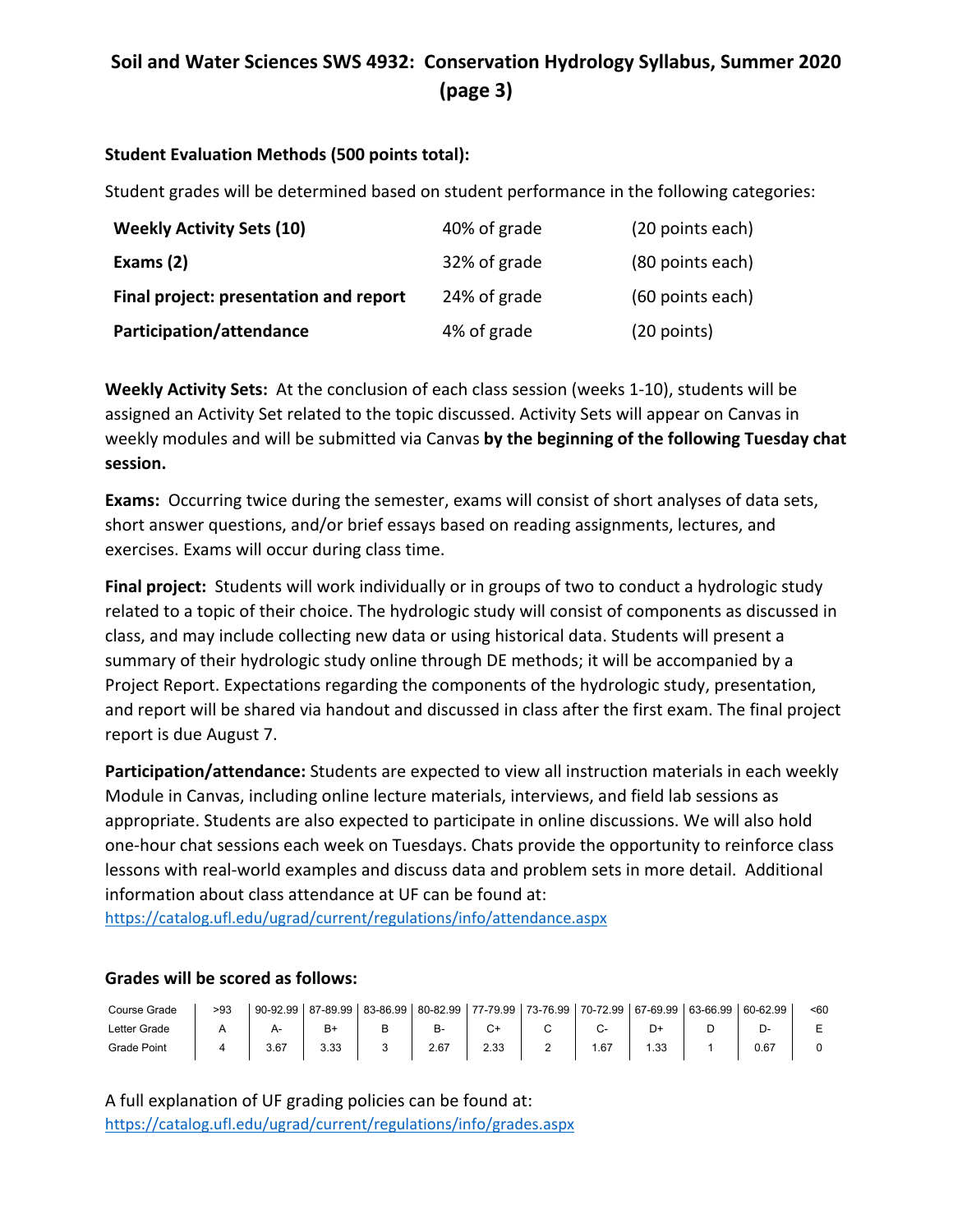## **Soil and Water Sciences SWS 4932: Conservation Hydrology Syllabus, Summer 2020 (page 4)**

#### **On-line Resources:**

An e-learning site for this course is available through Canvas. This provides a format to share documents and discussions with your classmates. I will also use it to post Problem Sets and supplemental materials. This syllabus and general announcements from the instructors to students will also be posted. **IT IS YOUR RESPONSIBILITY TO CHECK CANVAS AND USE THIS RESOURCE TO STAY UP-TO-DATE WITH SCHEDULES AND CLASSWORK.** The Canvas app is free.

#### **Late Policy**

It is critical that your Activity Sets and other course work be submitted in a timely manner. Activity Sets are due Tuesday at 5:00 pm Eastern time one week after they are assigned (unless otherwise indicated in Canvas). However, you may turn in assignments after the due date and still receive some credit. After the due date posted, late assignments will lose of 5% of their value for the first late day; 10% of their value the second day; 20% of their value the third day; and 30% of their value (i.e., a maximum of 14 points) for the rest of the week after the due date. For the following week, Problem Sets will be worth 50% of their value (i.e., a maximum of 10 points); after that, late assignments will receive no credit. All assignments must be turned in via Canvas.

#### **Academic Honesty**

The University of Florida requires all members of its community to be honest in all endeavors. Cheating, plagiarism, and other acts diminish the process of learning. When students enroll at UF they commit themselves to honesty and integrity. I fully expect you to adhere to the academic honesty guidelines you signed when you were admitted to UF.

As a student at the University of Florida, you have committed yourself to uphold the Honor Code, which includes the following pledge: "We, the members of the University of Florida community, pledge to hold ourselves and our peers to the highest standards of honesty and integrity." You are expected to exhibit behavior consistent with this commitment to the UF academic community, and on all work submitted for credit at the University of Florida, the following pledge is either required or implied: "On my honor, I have neither given nor received unauthorized aid in doing this assignment." It is assumed that you will complete all work independently in each course unless the instructor provides explicit permission for you to collaborate on course tasks (e.g. assignments, papers, quizzes, exams). Furthermore, as part of your obligation to uphold the Honor Code, you should report any condition that facilitates academic misconduct to appropriate personnel.

It is your individual responsibility to know and comply with all university policies and procedures regarding academic integrity and the Student Honor Code. Violations of the Honor Code at the University of Florida will not be tolerated. Violations will be reported to the Dean of Students Office for consideration of disciplinary action. For more information regarding the Student Honor Code, please see: <https://sccr.dso.ufl.edu/policies/student-honor-code-student-conduct-code/>